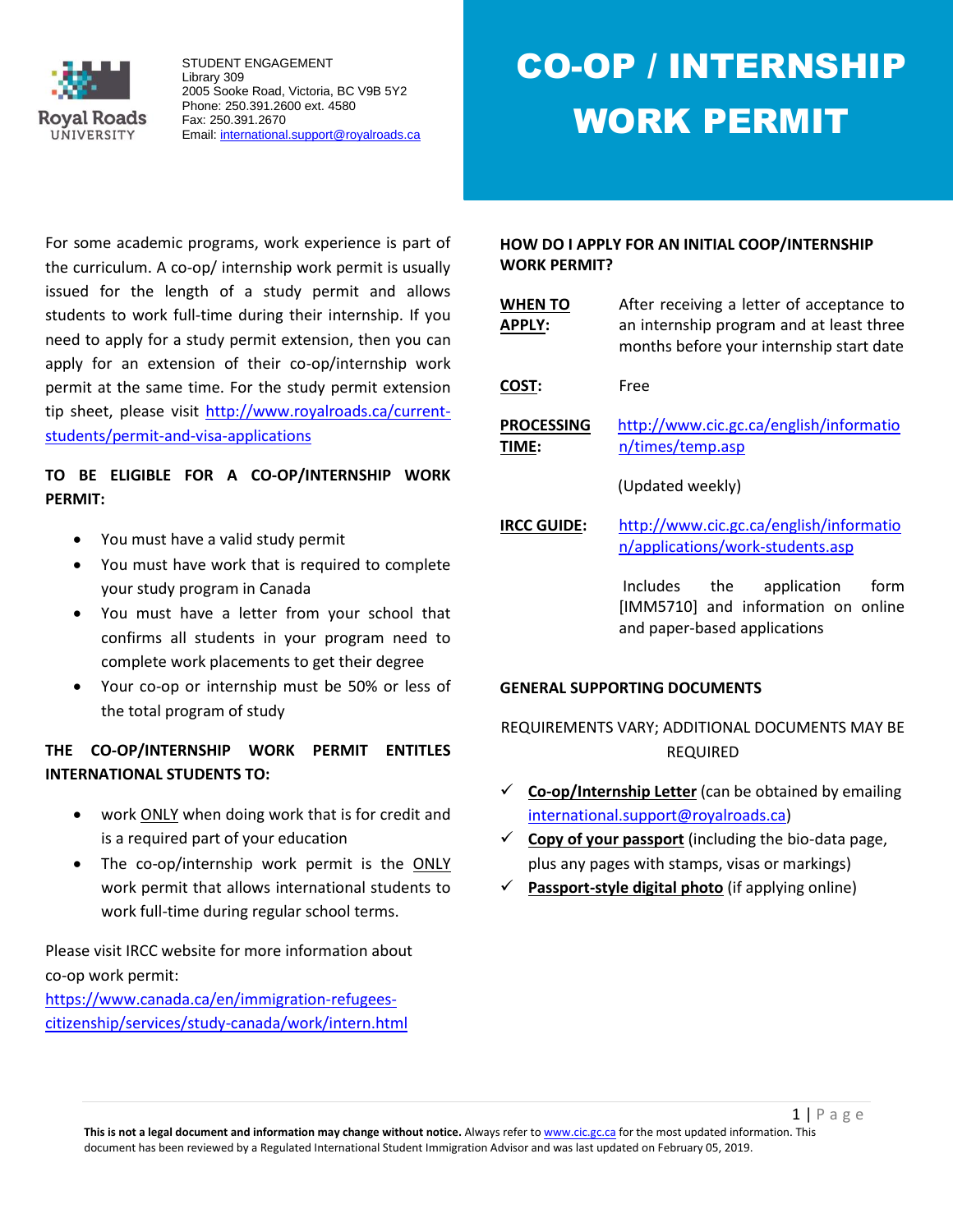

## CO-OP / INTERNSHIP WORK PERMIT

You can create and sign in to an account using: your online banking login (Sign-In Partner) a Government of Canada login (GCKey)

Sign-in Partner (SecureKey Concierge) uses

GCKey is the Government of Canada Credential

your online banking information

What's the difference?

## **APPLYING FOR CO-OP/INTERNSHIP WORK PERMIT ONLINE (IN CANADA)**

## **STEP 1: CREATE/LOG IN TO YOUR ACCOUNT**:

<http://www.cic.gc.ca/english/e-services/account.asp>



- . Sign in with a GCKey user ID and password if you don't use a Sign-In Partner.
- . Register for a GCKey user ID and password if you don't have one.

## **STEP 2: START AN APPLICATION**

#### **Click on 'Apply to come to Canada'**

#### **Start an application**

#### Apply to come to Canada

Includes applications for visitor visas, work and study permits, Express Entry and International Experience Canada. You will need your personal reference code if you have one.

#### Refugees: Apply for temporary health care benefits

Use this application if you are a protected person or refugee claimant who wants to apply for the Interim Federal Health Program.

#### **Students: Transfer schools**

For approved study permit holders only. Tell us if you are changing designated learning institutions. You will need your application number.

## **STEP 3: PERSONAL CHECKLIST**

#### **Personal checklist**

#### **Personal Reference Code**

#### If you have already completed the Come to Canada or the Express Entry wizard, you would have code, based on the answers you provided. ed a document checklist and/or a personal re Please enter your personal reference code to begin your application. (reg  $\mathbf{o}$

#### Continue Cancel

#### I do not have a Personal Reference Code

If you do not have a personal reference code, you may answer a series of questions to find out if you are eligible to apply for a visa and/or permit, apply fo<br>Express Entry, and begin an online application. If you begin your application after you have logged into your account, you will not receive a personal reference code, as the system will save you<br>document checklist right into your account.

#### Determine your eligibility and apply online:

risitor visa, study and/or work permit Express Entry (EE) Step 3: **Step 3: According 2: According IRCCC** question and find out whether and find out whether you are eligible to a product out when the step  $\mathcal{L}$ 

## If you have already completed the Come to Canada or the Express Entry wizard, you would have received a document checklist and/or **a personal reference code**, based on the answers you provided. Move to **STEP 5**

If you don't have a personal reference code, please click on **VISITOR VISA, STUDY and/or WORK PERMIT**

 $2$  | P a g e

This is not a legal document and information may change without notice. Always refer t[o www.cic.gc.ca](http://www.cic.gc.ca/) for the most updated information. This document has been reviewed by a Regulated International Student Immigration Advisor and was last updated on February 05, 2019.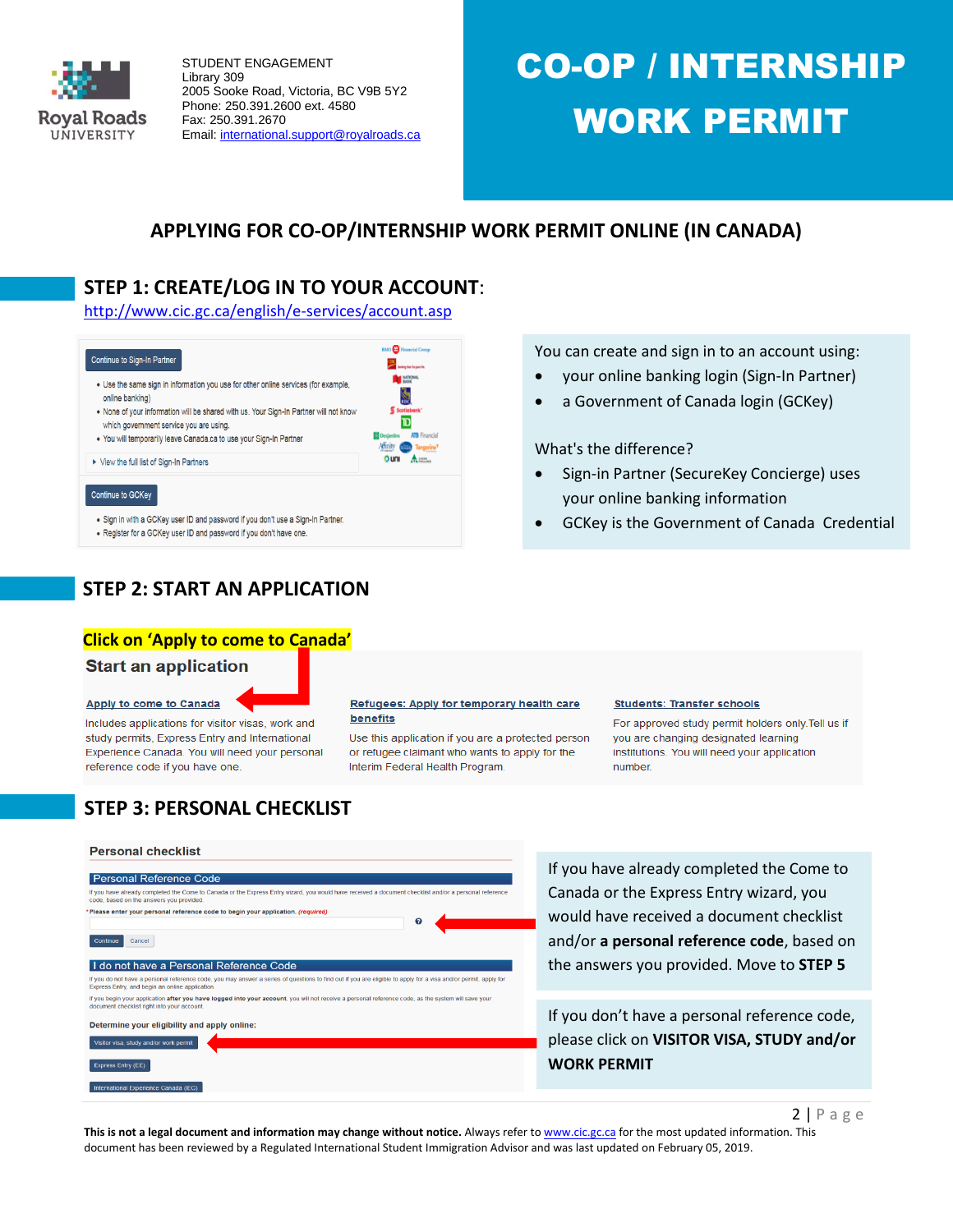

## CO-OP / INTERNSHIP WORK PERMIT

## **STEP 4: FIND OUT IF YOU'RE ELIGIBLE TO APPLY**



**Some points to consider when completing your application online:** 

- $\checkmark$  You cannot skip questions or sections.
- $\checkmark$  Use the "Modify my Answers" link to modify your answers
- If you don't understand a question, **click the question mark** for more information
- Check the **Glossary**. Clicking on the blue, underlined words in some questions will give you the definition.
- $\checkmark$  You can log out at any point by clicking on "Exit" and return to complete your application. **You have 60 days to complete it.** Your unsent application will expire after 60 days and you will need to begin a new application.

### **TIPS TO COMPLETE THE ELIGIBILITY QUESTIONARY:**

The following table provides guidance on the IRCC Eligibility Questionnaire when applying for your co-op work permit. The questionnaire will generate your document checklist and personal reference code. Note: This guide does not include all the eligibility questionnaire questions. Please use your own discretion in answering any questions not included in this guide.

| <b>Questions</b>                                                                                                                                                                                                                      | <b>Answers</b>                                                                        | <b>Questions</b>                                                                    | <b>Answers</b>                                                                                                  |  |
|---------------------------------------------------------------------------------------------------------------------------------------------------------------------------------------------------------------------------------------|---------------------------------------------------------------------------------------|-------------------------------------------------------------------------------------|-----------------------------------------------------------------------------------------------------------------|--|
| What would you like to do in<br>Canada?                                                                                                                                                                                               | Do you also want to apply for<br>Work<br>a study permit?                              |                                                                                     | Yes (If your study permit is<br>going to expire before the end                                                  |  |
| How long are you planning to<br>stay in Canada?                                                                                                                                                                                       | Temporarily - more than 6<br>months                                                   |                                                                                     | of your program)<br>No (if your study permit is                                                                 |  |
| What is your current country of<br>residence?                                                                                                                                                                                         | Canada                                                                                |                                                                                     | valid throughout your<br>program)                                                                               |  |
| What is your current<br>immigration status in Canada?                                                                                                                                                                                 | Student                                                                               | Do you want to work in one of<br>the following jobs?                                | Please read carefully and<br>respond appropriately. Some<br>jobs require a medical exam.                        |  |
| Do you plan to work on<br>campus?                                                                                                                                                                                                     | No (Selecting "Yes" will<br>prevent the co-op permit<br>application option appearing) | Have you lived in a designated<br>country or territory for more<br>than six months? | List of designated countries.<br>https://www.canada.ca/en/im<br>migration-refugees-                             |  |
| *SCROLL DOWN TO CO-OP/INTERNSHIP SECTION AND CLICK<br><b>CONTINUE*</b> (do not proceed through TRV section or other<br>permit options)<br>Co- op (in Canada)<br>You may be eligible to work in Canada as a co-op student.<br>Continue |                                                                                       |                                                                                     | citizenship/services/refugees/<br>claim-protection-inside-<br>canada/apply/designated-<br>countries-policy.html |  |
|                                                                                                                                                                                                                                       |                                                                                       | When does your status in<br>Canada expires                                          | Your study permit expiry date                                                                                   |  |

**This is not a legal document and information may change without notice.** Always refer t[o www.cic.gc.ca](http://www.cic.gc.ca/) for the most updated information. This document has been reviewed by a Regulated International Student Immigration Advisor and was last updated on February 05, 2019.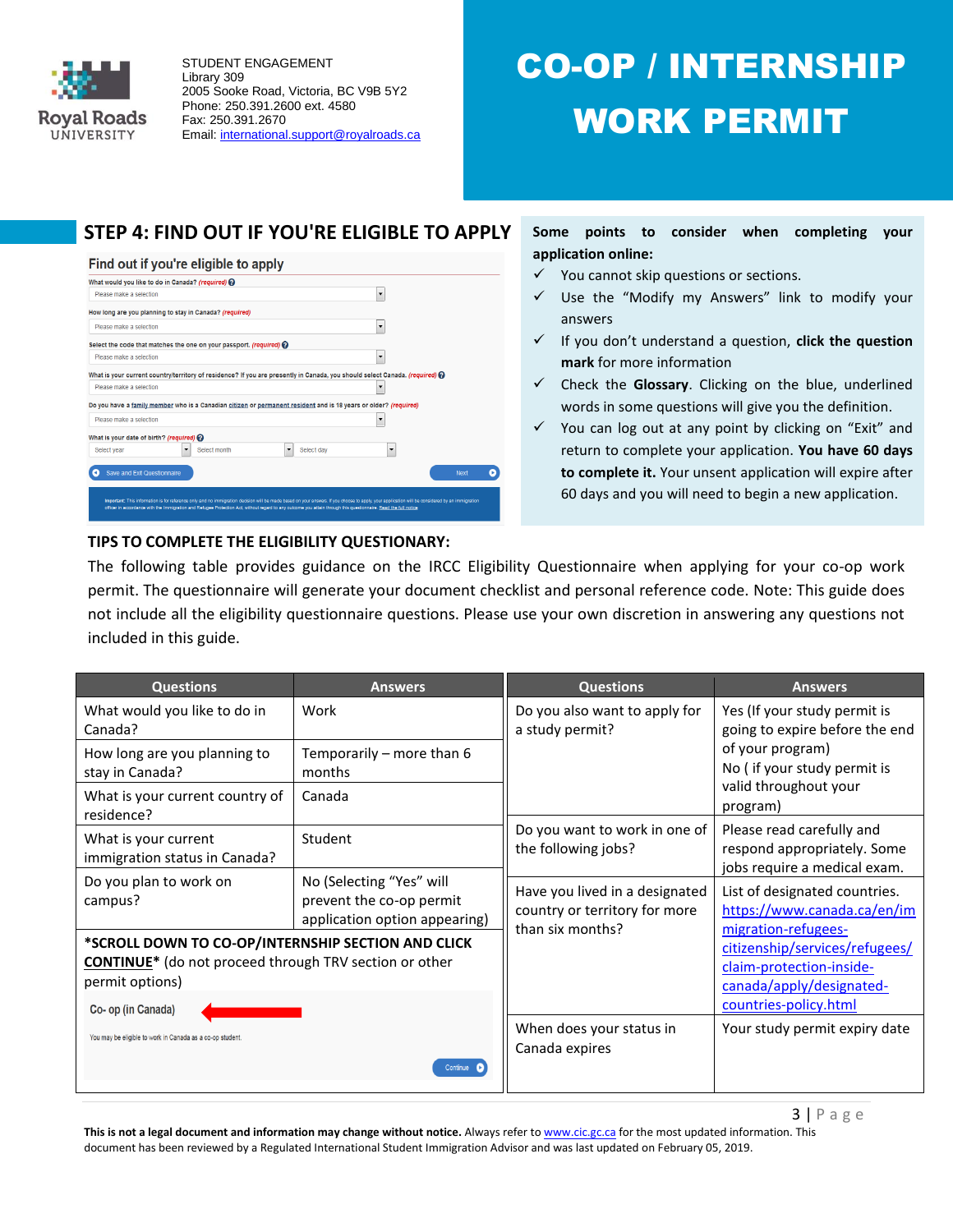

# CO-OP / INTERNSHIP WORK PERMIT

**STEP 5: GATHER ALL YOUR SUPPORTING DOCUMENTS IN ELECTRONIC FORMAT (A PDF, TIFF, JPG OR DOC FILE). THE MAXIMUM SIZE OF EACH FILE IS 4 MB.**

| <b>Details</b>              | <b>Document Name</b>                                                                                     |                      | <b>Instructions</b> Options |  |
|-----------------------------|----------------------------------------------------------------------------------------------------------|----------------------|-----------------------------|--|
| Not Provided                | Application to Change Conditions, Extend my Stay or<br>Remain in Canada as a Worker (IMM5710) (required) | $\bf{0}$             | <b>Upload File</b>          |  |
|                             |                                                                                                          |                      |                             |  |
| <b>Supporting Documents</b> |                                                                                                          |                      |                             |  |
|                             | <b>Supporting Documents</b>                                                                              |                      |                             |  |
| <b>Details</b>              | <b>Document Name</b>                                                                                     | Instructions Options |                             |  |
| Not Provided                | Co-op Letter (required)                                                                                  | 0                    | <b>Upload File</b>          |  |
| Not Provided                | Passport (required)                                                                                      | 0                    | <b>Upload File</b>          |  |
|                             |                                                                                                          |                      |                             |  |

**Click here to download the application form. Please make sure you fill the application form and upload the file.**

**Note:** If you see a "Please wait…" message

- Download an IRCC form
- Click on the **download arrow** at the top right to save the file onto your computer.
- Open the form with Adobe Reader. If you don't see the download arrow/option, move your cursor to the top part of the screen and it will appear.

## **APPLICATION FORM FAQ**

**The information in the form fields below is for example purposes only. Ensure you enter your personal information on your application**

## **What is a UCI?** UCI stands for "unique client identifier", and is also known as "Client ID." It is the 8 digit number that is found on your study permit in the following format: xxxx-xxxx

**What type of work permit should I select?**

- If this is **your first co-op work permit**, select 'a work permit with a new employer.'
- If this is **not your first co-op work permit**, select 'a work permit with the same employer.'

### **What is a document number?**

A document number appears on official immigration documents, e.g. study permits. It is usually printed in black ink as a letter **(an "F" for study permits) followed by 9 numbers.**

**What is RRU's Designated Learning Institution Number?**

**- O19330635812** (It starts with the letter "O" and not zero)

### **How do I fill out Date/Place of my original/most recent entry to Canada?**

- **Original date** of entry is usually the same date your original study permit was issued.
- **Most recent** entry to Canada can be varied from the original date if you left Canada and return after your original date. You could double check the date from the stamps on your passport.
- Place of original/most recent entry to Canada is the city where you went through the Canadian Custom and Immigration.

**How do I fill out my mailing address?**

A "street no." is the location of a building on a street. Some "street names" may also contain numbers.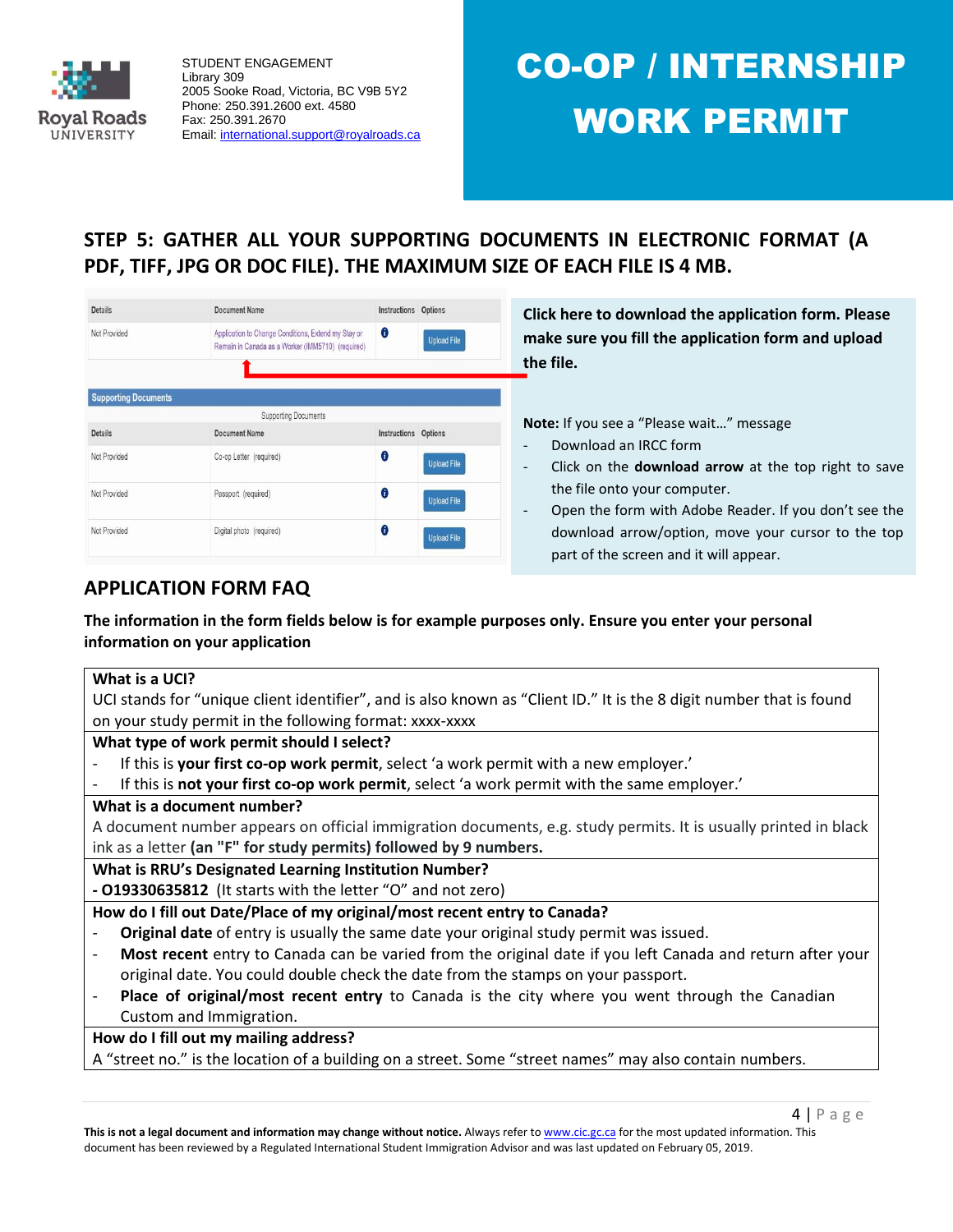

# CO-OP / INTERNSHIP WORK PERMIT

#### **For detail of intended work in Canada section?**

- According to IRCC, if you indicate/choose the Co-op Work Permit, no information is required for question: 2,3,4,5,6, and 7 in the application form.

- You do not need a job offer to apply for a post-graduation work permit.

#### **How do I complete the education section?**

If your current students, Royal Roads University studies are your only postsecondary studies since completion of high school, leave the section blank.

#### **How do I complete the employment section?**

Your "Current Activity/Occupation" should be shown:

- The dates of your Current Activity/Occupation should be "from" the beginning of your studies at Royal Roads University, "to" the current data
- For co-op work permit applicants: information in this section are not required but for study permit are study p you need to mention the information about your employment for the last 10 years
- "Previous Activity/Occupation" start by listing the most recent activity or occupation first. Activity/Occupation includes both work and schooling.

#### **EMPLOYMENT**

|  | hospital administrator) |           | Give details of your employment for the past 10 years, including if you have held any government positions (such as civil servant, judge, police officer, mayor, member of parliament, |           |                                  |                 |  |
|--|-------------------------|-----------|----------------------------------------------------------------------------------------------------------------------------------------------------------------------------------------|-----------|----------------------------------|-----------------|--|
|  | From                    |           | * Current Activity/Occupation                                                                                                                                                          |           | * Company/Employer/Facility name |                 |  |
|  | 2014                    | 05        | Student                                                                                                                                                                                |           | Royal Roads University           |                 |  |
|  | * YYYY                  | * MM      |                                                                                                                                                                                        |           |                                  |                 |  |
|  | To                      |           | * City/Town                                                                                                                                                                            | * Country |                                  | *Province/State |  |
|  | 2016                    | 05        | Victoria                                                                                                                                                                               | Canada    |                                  | $\bullet$ BC    |  |
|  | *YYYY                   | *MM       |                                                                                                                                                                                        |           |                                  |                 |  |
|  | From                    |           | <b>Previous Activity/Occupation</b>                                                                                                                                                    |           | Company/Employer/Facility name   |                 |  |
|  | <b>YYYY</b><br>To       | <b>MM</b> |                                                                                                                                                                                        |           |                                  |                 |  |
|  | <b>YYYY</b>             | <b>MM</b> | City/Town                                                                                                                                                                              | Country   |                                  | Province/State  |  |

### **How do I sign the form if applying online?**

If you're applying online; you should upload the form without signing it. After uploading all your documents, you will later be asked to sign your application by typing your name.

## **TO COMPLETE YOUR FORM**

After you finish your application, click on the "**Validate**" button located at the top or bottom of the form. This will generate a barcode page at the end of the application.